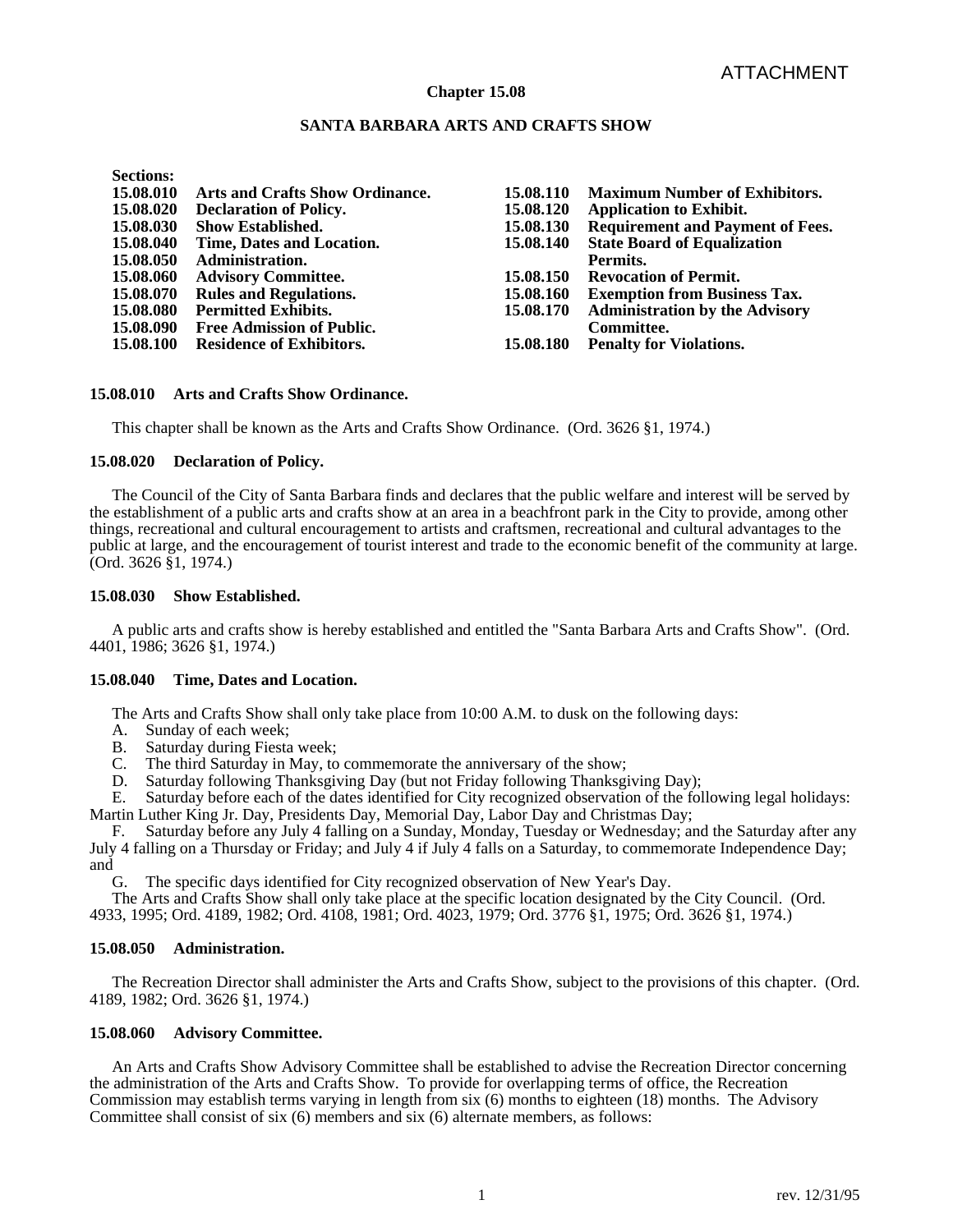One (1) member at large; two (2) permitted artists; two (2) permitted craftsmen; three permitted artists and three permitted craftsmen as alternates who shall serve in the absence of any member; and the Cultural Recreation Supervisor of the Recreation Department who shall be an ex-officio, non-voting member. The permitted artists and craftsmen who are appointed to the Committee shall be elected by the permitted artists and craftsmen respectively. All members shall be residents of the City or County of Santa Barbara.

 The Advisory Committee members shall serve a term of one (1) year unless appointed for a shorter or longer term as provided above. Members shall not serve more than two (2) consecutive terms. Four (4) of the six (6) members of the Committee shall constitute a quorum for the purposes of transacting all business. The Advisory Committee shall meet, subject to quorum requirements, to transact business at least once a month. Officers shall be elected annually. (Ord. 4239, 1984; Ord. 3918 §1, 1977; Ord. 3776, 1975; Ord. 3762, 1975.)

#### **15.08.070 Rules and Regulations.**

 The Recreation Superintendent shall promulgate rules and regulations for the administration of the Arts and Crafts Show in addition to the provisions of this chapter, not inconsistent therewith, as are reasonably necessary to implement its objectives. In promulgating these rules and regulations, the Recreation Superintendent shall consider any advice or suggestions made by the Advisory Committee, but shall not be bound by them. (Ord. 3626 §1, 1974.)

#### **15.08.080 Permitted Exhibits.**

 All works exhibited at the Arts and Crafts Show shall be individually hand produced by the exhibitors and shall meet the requirements set forth in the "Standards and Guidelines for Permit Applications" promulgated by the Recreation Superintendent. (Ord. 3626 §1, 1974.)

## **15.08.090 Free Admission of Public.**

 Admission of non-exhibiting members of the public to the Arts and Crafts Show shall be free. (Ord. 3626 §1, 1974.)

#### **15.08.100 Residence of Exhibitors.**

All exhibitors shall be residents of the County of Santa Barbara. (Ord. 3626 §1, 1974.)

## **15.08.110 Maximum Number of Exhibitors.**

 The City Council shall set the maximum number of exhibitors based on recommendations from the Recreation Superintendent consistent with adequate display of works exhibited and the safety and convenience of pedestrian traffic within the area designated for the Arts and Crafts Show. (Ord. 3626 §1, 1974.)

#### **15.08.120 Application to Exhibit.**

 Any person desiring to exhibit any arts and crafts at the Arts and Crafts Show shall first submit an application to the Recreation Superintendent. The Recreation Superintendent shall approve all applications if the applicant shows to his satisfaction that the applicant's arts or crafts meet the requirements set forth in Section 15.08.080. In the event that the Recreation Superintendent denies an application, applicant can appeal said denial to the Recreation Commission. The decision of the Recreation Commission shall be final. (Ord. 3626 §1, 1974.)

## **15.08.130 Requirement and Payment of Fees.**

 Upon approval of the application as provided in Section 15.08.120, the applicant shall apply to the City Tax and Permit Inspector, in the manner prescribed by the Recreation Director, for a permit to exhibit, and shall furnish a photograph of applicant, of passport size, to affix to said permit. In the event that permits for the maximum number of exhibitors as provided in Section 15.08.110 have already been issued and remain in effect, no permit shall be issued and the applicant shall be placed on a waiting list. If a permit is issued, it shall be displayed by exhibitor in a manner prescribed by the Recreation Director.

 The applicant shall pay the fees required by this Chapter as established by resolution of the City Council. Permits issued pursuant to this chapter may be renewed, at expiration, for additional one year periods, upon repayment of the fee provided in this section. (Ord. 4401, 1986; Ord. 4239, 1984; Ord. 4146, 1982; Ord. 3982, 1979; Ord. 3914 §1, 1977; Ord. 3851, 1976; Ord. 3776, 1975; Ord. 3626 §1, 1974.)